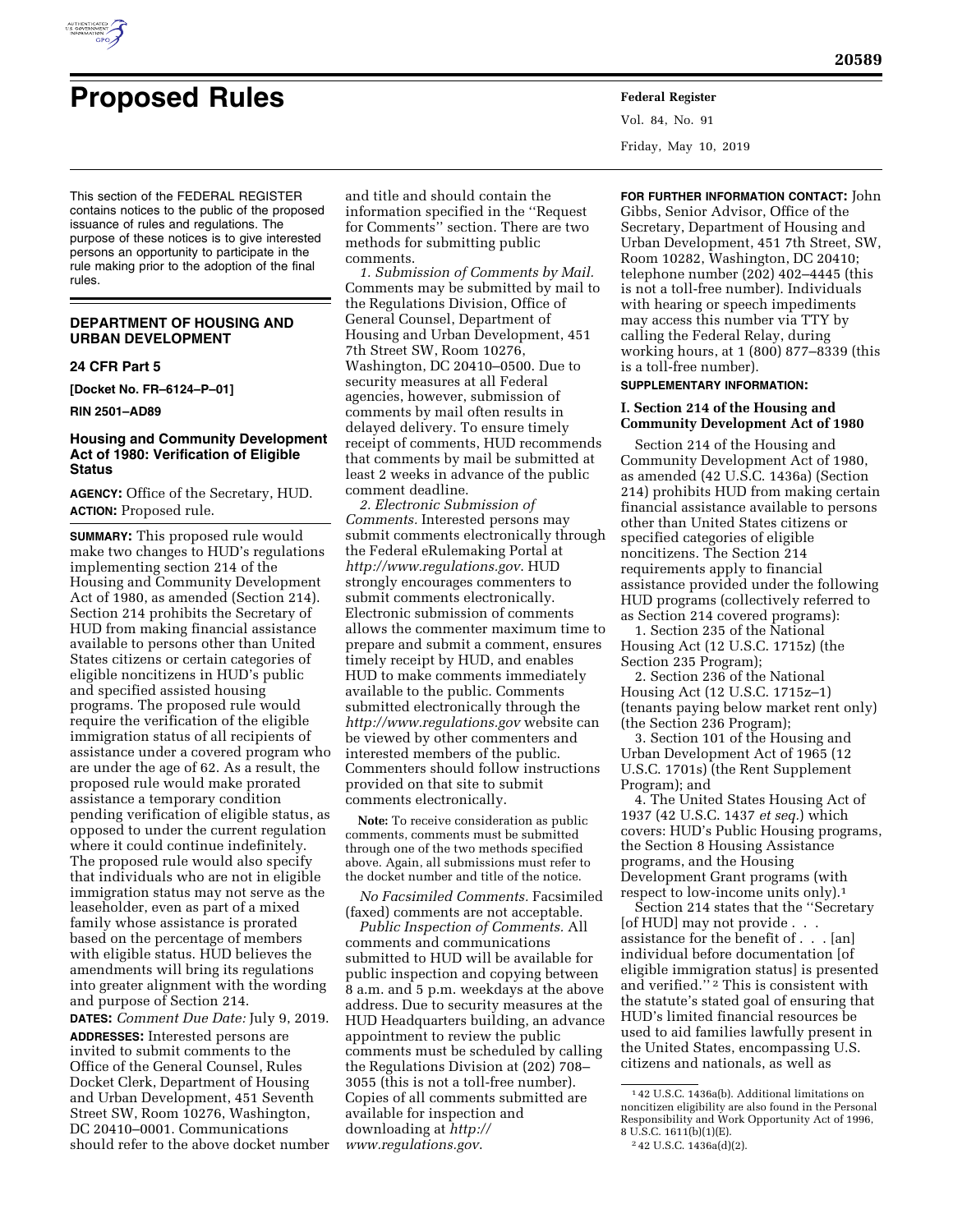noncitizens with eligible immigration status as set forth in HUD regulations.3 However, Section 214 also contains several provisions to mitigate the potential impacts on the elderly and families. The Housing and Community Development Act of 1987 4 (1987 HCD Act) amended Section 214 to exempt individuals 62 years of age or older from the immigration status verification requirements.5 The 1987 HCD Act also amended Section 214 to authorize ''preservation assistance'' to prevent the separation of families already receiving assistance on ''the date of enactment of the'' 1987 HCD Act (*i.e.,* February 5, 1988). Specifically, Section 214 authorizes the continuation of assistance to such a family if ''necessary to avoid the division of the family'' and the head of household or spouse has eligible immigration status.6 Assistance to such families, however, ''may be provided only on a prorated basis, under which the amount of financial assistance is based on the percentage of the total number of [eligible] members.'' 7 Section 214 also authorized the temporary deferral of termination of assistance for families receiving assistance on February 5, 1988, but who were ineligible for continued assistance on a prorated basis ''to permit the orderly transition of the individual and any family members involved to other affordable housing.'' 8

## **II. HUD's Regulations Implementing Section 214**

HUD's original regulations implementing Section 214 were promulgated by final rule published on March 20, 1995, with an effective date of June 19, 1995.9 The 1995 final rule promulgated virtually identical noncitizens'' regulations for the various HUD programs covered by Section 214. On March 27, 1996,10 HUD published a final rule eliminating the repetitiveness of these duplicative regulations by consolidating the noncitizens requirements in a new subpart E to 24 CFR part 5 (captioned ''Restrictions on Assistance to Noncitizens''), where they continue to be codified at present.

The preamble to the March 20, 1995, final rule stated that, for purposes of eligibility for preservation assistance, HUD considered the effective date of the final rule as the pivotal date rather than the date of enactment of the statute. As

- 4Public Law 100–242, enacted February 5, 1988. 5 42 U.S.C. 1436a(d)(2).
- 6 42 U.S.C. 1436a(c)(1)(A).
- 7 *Id.*
- 8 42 U.S.C. 1436a(c)(1)(B)(i).
- 9 60 FR 14816.
- 10 61 FR 13614.

noted, the amendments to Section 214 made by the 1987 HCD Act condition a family's eligibility for preservation assistance on the family's receipt of assistance on the date of the statute's enactment. HUD explained in the preamble to the 1995 final rule that it had determined the provisions of Section 214 too ''complex to be determined self-implementing as of the date of enactment of the 1987 HCD Act (February 5, 1988).'' Thus, HUD's regulations use the effective date of the March 20, 1995, final rule (June 19, 1995) as the relevant date for determining eligibility for preservation assistance.

HUD's current regulations require that each family member applying for assistance under a Section 214 covered program either: (1) Submit a declaration declaring that he or she is a U.S. citizen, as defined in 24 CFR 5.504(b), or a noncitizen with eligible immigration status 11; or (2) elect not to contend eligible immigration status and, therefore, not submit documentation for verification.12 Family members who declare themselves eligible must provide the original of a document designated by the Department of Homeland Security (DHS) as acceptable evidence of immigration status<sup>13</sup> and consent to transmittal of a copy of the document and the information contained on the document to DHS to verify whether the individual has eligible immigration status.<sup>14</sup> Verification of the immigration status of the individual is provided through Systematic Alien Verification for Entitlements (SAVE), which is administered by DHS.15 SAVE verifies the immigration status information of noncitizens.

The regulations require that financial assistance made available to a ''mixed family'' be prorated, based on the number of individuals in the family for whom eligibility has been affirmatively established.16 As noted, Section 214 provides for proration in the context of preservation assistance to mixed families grandfathered by the 1987 HCD Act. However, the amendments made by the 1987 HCD Act limited prorated continued assistance to families with a head of household or spouse in eligible immigration status. In contrast, HUD's current regulations do not require that the head of household or spouse have

- 
- 11 § 5.508(c).<br>
12 § 5.508(e).<br>
13 § 5.510.<br>
14 § 5.508(d)(2).<br>
15 In actuality, the regulations refer to the Immigration and Naturalization Service (INS), a predecessor agency to DHS.

16 § 5.516(a)(1)(iii).

eligible immigration status in order for a mixed family to qualify for such assistance.

#### **III. This Proposed Rule**

This proposed rule would make two changes to the noncitizens regulations in 24 CFR part 5, subpart E. Several factors have prompted HUD to reconsider its noncitizens regulations. On April 10, 2018, President Trump issued Executive Order 13828, titled ''*Reducing Poverty in America by Promoting Opportunity and Economic Mobility*.'' 17 Among other provisions, section 2(e) of the Executive order provides that agencies should ''adopt policies to ensure that only eligible persons receive benefits and enforce all relevant laws providing that aliens who are not otherwise qualified and eligible may not receive benefits.'' Further, consistent with the Administration's regulatory reform efforts, HUD has undertaken a comprehensive review of its regulations to reduce unnecessary regulatory burdens, enhance the effectiveness of those regulations that are necessary, and promote principles underlying the rule of law, including ensuring the conformity of regulations with statutory mandates. HUD believes the proposed regulatory amendments are consistent with the principles of Executive Order 13828 and regulatory reform.18 The policy changes will bring HUD's regulations into greater alignment with the requirements of Section 214 and make the administrative process for verification uniform. The proposed amendments are discussed below:

1. *Verification of eligible immigration status.* The first proposed amendment would require that the eligible immigration status of all recipients of assistance under a Section 214 covered

18This proposed rule was also prompted by the March 6, 2017, Presidential Memorandum directing ''[t]he heads of all relevant executive departments and agencies ''[to] issue new rules, regulations, or guidance (collectively, rules), as appropriate, to enforce laws relating to such grounds of inadmissibility and subsequent compliance.'' Although the Presidential Memorandum is focused on the admissibility of aliens into the United States rather than programs of assistance, the proposed regulatory changes are consistent with the directives of the memorandum. *See Implementing Immediate Heightened Screening and Vetting of Applications for Visas and Other Immigration Benefits, Ensuring Enforcement of All Laws for Entry Into the United States, and Increasing Transparency Among Departments and Agencies of the Federal Government and for the American People,* 82 FR 16279 (April. 3, 2017), available at *[https://www.gpo.gov/fdsys/pkg/FR-2017-04-03/pdf/](https://www.gpo.gov/fdsys/pkg/FR-2017-04-03/pdf/2017-06702.pdf)  [2017-06702.pdf](https://www.gpo.gov/fdsys/pkg/FR-2017-04-03/pdf/2017-06702.pdf)*.

<sup>3</sup> 42 U.S.C. 1436a(a).

<sup>&</sup>lt;sup>17</sup>The Executive order was subsequently published in the **Federal Register** on April 13, 2018 (83 FR 15942), and is available at: *[https://](https://www.gpo.gov/fdsys/pkg/FR-2018-04-13/pdf/2018-07874.pdf) [www.gpo.gov/fdsys/pkg/FR-2018-04-13/pdf/2018-](https://www.gpo.gov/fdsys/pkg/FR-2018-04-13/pdf/2018-07874.pdf)  [07874.pdf](https://www.gpo.gov/fdsys/pkg/FR-2018-04-13/pdf/2018-07874.pdf)*.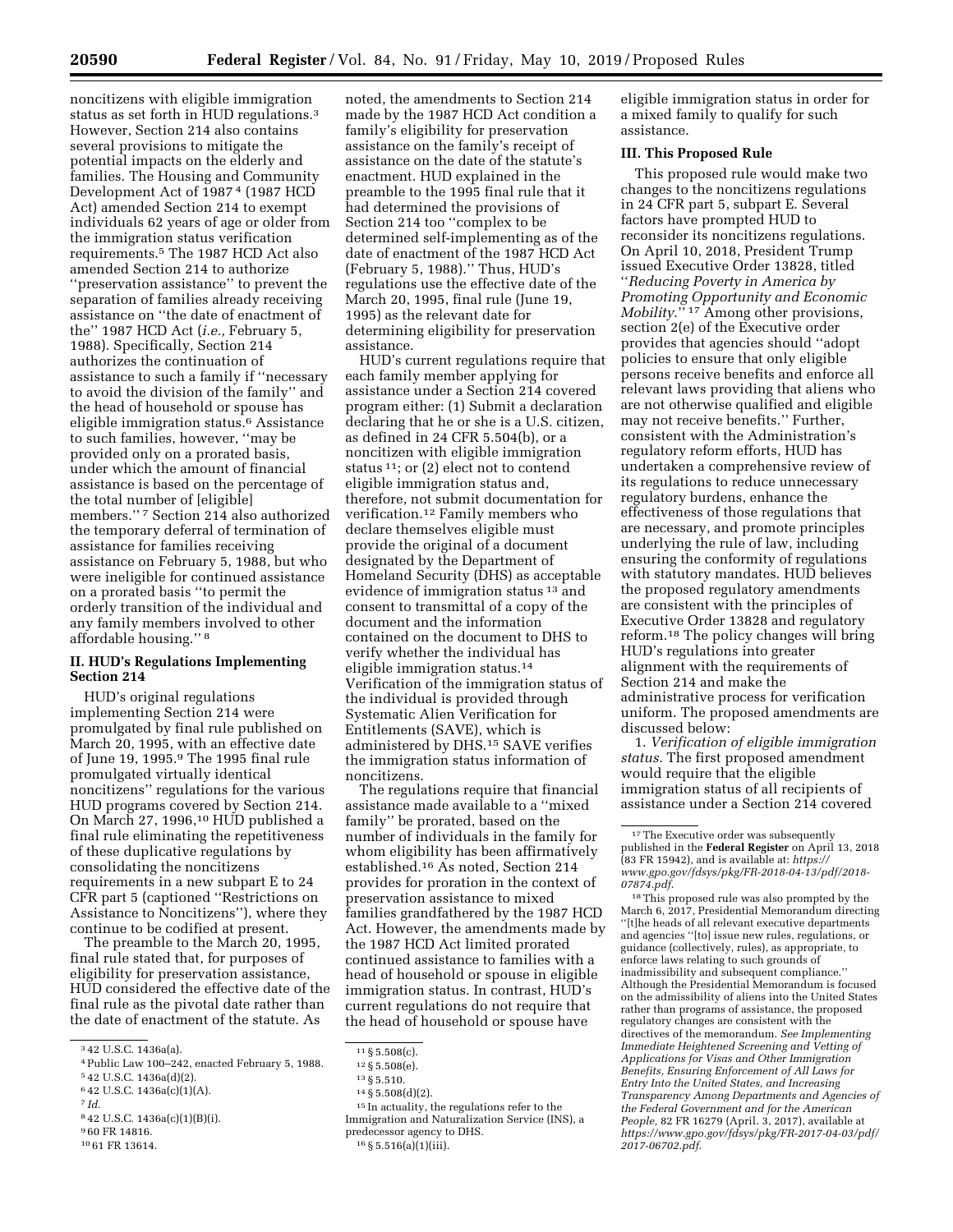program who are under the age of 62 be verified through SAVE.

As noted, the regulations presently excuse individuals from submitting documentation if they do not contend to having eligible immigration status. This results in no actual determination of immigration status being made. The language of Section 214, however, contemplates that HUD assistance under a covered program will generally be contingent on verification of eligible immigration status. While Congress recognized that exceptions to this general verification requirement might be warranted in some cases, this statutory exception is narrowly tailored to individuals 62 years of age or older participating in Section 214 covered programs. In contrast, the ''do not contend'' provision of the regulation is more broadly applicable to all program participants. The proposed change will better conform HUD's regulations to the statutory language of Section 214.

Under the proposed amendment to the rule, a current participant in a Section 214 covered program (with the exception of Section 235 assistance payments) who has not previously submitted evidence of eligible immigration status, will be required to do so at the first regular reexamination after the effective date of HUD's final rule for this rulemaking. This typically occurs on an annual basis. For financial assistance in the form of Section 235 assistance payments, the mortgagor would be required to submit the required evidence in accordance with requirements imposed under the Section 235 Program. The proposed amendment to the rule would not change the timing of verification for new applicants to a Section 214 covered program.

2. *Leaseholder eligibility.* The second proposed regulatory amendment would specify that individuals who are not verified in an eligible immigration status may not serve as the head of household or spouse (*i.e.,* the holder of the lease). As with the prior change, HUD believes this amendment better reflects the statutory requirements of Section 214. In addition, it will better assure that the person who is legally obligated under the lease or other tenancy agreement has been through a uniform identity verification process that would better facilitate locating such person and bringing any necessary administrative or legal actions.

Under the current regulations, the ''do not contend'' provision facilitates the indefinite use by a mixed family of prorated assistance. Further, it is possible under the current regulations for the holder of the lease to be

ineligible under the Section 214 covered program for which the mixed family is receiving assistance. Upon reconsideration of its implementing regulations for Section 214, HUD believes that Section 214 requires that no financial assistance be provided to, or on behalf of, an individual if his or her eligible status has not been verified, except for such time that it takes to verify eligible status. In this respect, Section 214 generally provides that ''with respect to a family, the term ''eligibility'' means the eligibility of each family member.'' HUD believes that an individual without verified eligible status living in a mixed household receiving long-term prorated assistance is benefiting from HUD financial assistance in a way that is prohibited by Section 214. At the time of enactment of Section 214, verification was a manual, paper-driven process that could take days or even weeks to complete. Prorated assistance struck a balance with timely permitting assistance but providing an incentive to cooperate in timely completion. Today, verification through SAVE is almost instantaneous in most instances. Thus, prorated assistance should rarely be applicable and then of short duration. The ''do not contend'' provision is inconsistent with the statutory requirements insofar as it permits prorated assistance of unlimited duration.

Further, HUD no longer agrees that a leaseholder, the individual who is contractually bound to the landlord and who holds conditional ownership of the unit for the lease term, can be exempted from having verified eligible immigration status at the outset of the tenancy and assistance. HUD believes that requiring the verified eligible immigration status of the head of household or spouse is more in keeping with the intent of Section 214 to limit eligibility to individuals with eligible immigration status, subject to limited exceptions, and consistent with HUD's existing treatment of leaseholders in its assisted housing programs.

3. *Technical nonsubstantive changes.*  In addition to the two substantive amendments discussed above, HUD has taken the opportunity afforded by the proposed rule to make a few technical, nonsubstantive changes to the regulations to further conform to Section 214 statutory requirements. These amendments update terminology and correct formatting. For example, the proposed rule would replace outdated references to the Immigration and Naturalization Service (INS) to refer to DHS.

#### **IV. Findings and Certifications**

#### *Regulatory Review—Executive Orders 12866 and 13563*

Under Executive Order 12866 (Regulatory Planning and Review), a determination must be made whether a regulatory action is significant and, therefore, subject to review by the Office of Management and Budget (OMB) in accordance with the requirements of the order. Executive Order 13563 (Improving Regulations and Regulatory Review) directs executive agencies to analyze regulations that are ''outmoded, ineffective, insufficient, or excessively burdensome, and to modify, streamline, expand, or repeal them in accordance with what has been learned.'' Executive Order 13563 also directs that, where relevant, feasible, and consistent with regulatory objectives, and to the extent permitted by law, agencies are to identify and consider regulatory approaches that reduce burdens and maintain flexibility and freedom of choice for the public.

This rule was determined to be a ''significant regulatory action'' as defined in section 3(f) of the order (although not an economically significant regulatory action under the order). HUD has prepared a cost benefit analysis that addresses the costs and benefits of the proposed rule. The cost analysis is part of the docket file for this rule.

The docket file is available for public inspection in the Regulations Division, Office of the General Counsel, Room 10276, 451 7th Street SW, Washington, DC 20410-0500. Due to security measures at the HUD Headquarters building, please schedule an appointment to review the docket file by calling the Regulations Division at (202) 402–3055 (this is not a toll-free number). Individuals with speech or hearing impairments may access this number via TTY by calling the Federal Relay at 1(800) 877–8339 (this is a tollfree number).

#### *Environmental Impact*

The proposed rule does not direct, provide for assistance or loan and mortgage insurance for, or otherwise govern or regulate, real property acquisition, disposition, leasing, rehabilitation, alteration, demolition, or new construction or establish, revise or provide for standards for construction or construction materials, manufactured housing, or occupancy. Accordingly, under 24 CFR 50.19(c)(1), this proposed rule is categorically excluded from environmental review under the National Environmental Policy Act of 1969 (42 U.S.C. 4321).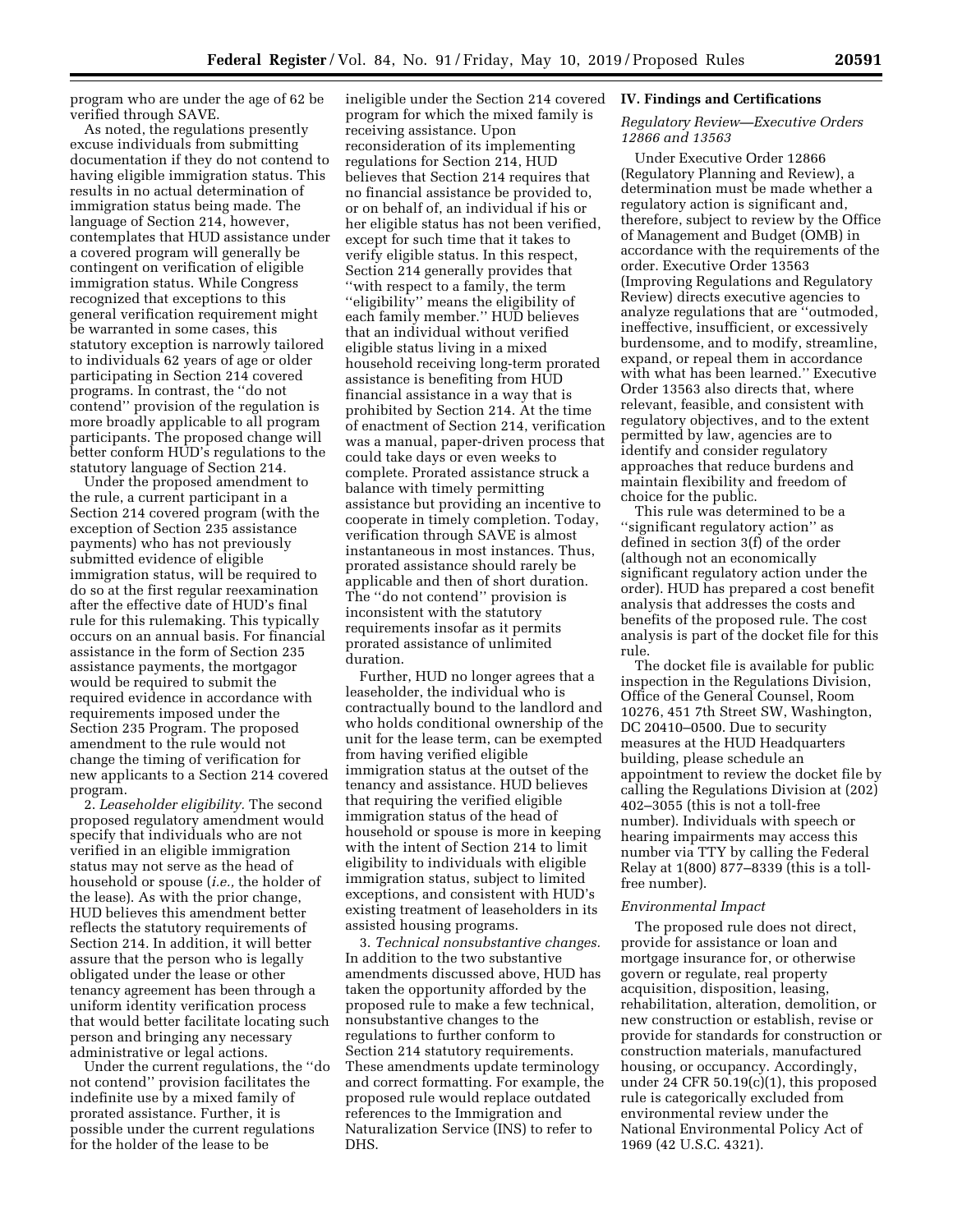# *Regulatory Flexibility Act*

The Regulatory Flexibility Act (5 U.S.C. 601 *et seq.*) generally requires an agency to conduct a regulatory flexibility analysis of any rule subject to notice and comment rulemaking requirements, unless the agency certifies that the rule will not have a significant economic impact on a substantial number of small entities. The proposed regulatory amendments to HUD's noncitizen requirements will have only a minimal impact on small housing project owners, small mortgagees, and small housing agencies. The amendments would not require the creation of new procedures or impose significant additional costs on responsible entities. Rather, the requirements of the proposed rule could be satisfied using existing procedures. For example, the proposed rule would require that the eligible immigration status of all noncitizens be verified through SAVE. This requirement can be fulfilled by utilizing the existing verification procedures. Likewise, although the proposed rule would revise eligibility for prorated assistance, current methods would be used to calculate the prorated assistance provided to an eligible family.

Notwithstanding HUD's determination that this rule will not have a significant effect on a substantial number of small entities, HUD specifically invites comments regarding any less burdensome alternatives to this rule that will meet HUD's objectives as described in this preamble.

#### *Executive Order 13132, Federalism*

Executive Order 13132 (entitled ''Federalism'') prohibits an agency from publishing any rule that has federalism implications if the rule either imposes substantial direct compliance costs on State and local governments, and is not required by statute, or preempts State law, unless the agency meets the consultation and funding requirements of section 6 of the Executive order. This proposed rule does not have federalism implications and does not impose substantial direct compliance costs on State and local governments nor preempt state law within the meaning of the Executive order.

## *Unfunded Mandates Reform Act*

The Unfunded Mandates Reform Act of 1995 (2 U.S.C. 1531–1538) (UMRA) establishes requirements for Federal agencies to assess the effects of their regulatory actions on State, local, and tribal governments and on the private sector. This proposed rule does not impose a Federal mandate on any State, local, or tribal government, or on the private sector, within the meaning of UMRA.

#### **List of Subjects in 24 CFR Part 5**

Administrative practice and procedure, Aged, Claims, Crime, Government contracts, Grant programshousing and community development, Individuals with disabilities, Intergovernmental relations, Loan programs-housing and community development, Low and moderate income housing, Mortgage insurance, Penalties, Pets, Public housing, Rent subsidies, Reporting and recordkeeping requirements, Social security, Unemployment compensation, Wages.

Accordingly, for the reasons stated in the preamble, HUD proposes to amend 24 CFR part 5, subpart E as follows:

# **PART 5—GENERAL HUD PROGRAM REQUIREMENTS; WAIVERS**

■ 1. The authority citation for 24 CFR part 5 continues to read as follows:

**Authority:** 12 U.S.C. 1701x; 42 U.S.C. 1437a, 1437c, 1437d, 1437f, 1437n, 3535(d); Sec. 327, Pub. L. 109–115, 119 Stat. 2936; Sec. 607, Pub. L. 109–162, 119 Stat. 3051 (42 U.S.C. 14043e *et seq.*); E.O. 13279, 67 FR 77141, 3 CFR, 2002 Comp., p. 258; and E.O. 13559, 75 FR 71319, 3 CFR, 2010 Comp., p. 273.

### **Subpart E—Restrictions on Assistance to Noncitizens**

■ 2. The authority citation for subpart E continues to read as follows:

**Authority:** 42 U.S.C. 1436a and 3535(d).

 $\blacksquare$  3. Amend paragraph (b) of § 5.504 by adding the definition of ''DHS'' in alphabetical order and removing the definitions of ''INS'' and ''Mixed family'' to read as follows:

# **§ 5.504 Definitions.**

\* \* \* \* \*

(b) \* \* \*

*DHS* means the Department of Homeland Security.

\* \* \* \* \*

 $\blacksquare$  4. Revise § 5.506(b) to read as follows:

# **§ 5.506 General provisions.**

\* \* \* \* \* (b) *Family eligibility for assistance.* (1) A family shall not be eligible for assistance unless every member of the family residing in the unit is determined to have eligible status, as described in paragraph (a) of this section, or unless the family meets the conditions set forth in either paragraph (b)(2) or (3) of this section.

(2) Despite the ineligibility of one or more family members, a family that was receiving assistance under a Section 214 covered program on June 19, 1995, may be eligible for continued assistance, as provided in §§ 5.516 and 5.518. If the family does not qualify for continued assistance, it may nonetheless be eligible for temporary deferral of termination of assistance as provided in §§ 5.516 and 5.518.

(3) A family whose head of household or spouse has eligible immigration status is eligible for prorated assistance under § 5.520, pending final determinations on the eligibility of other family members.

\* \* \* \* \*

■ 5. Revise § 5.508 to read as follows:

#### **§ 5.508 Submission of evidence of citizenship or eligible immigration status.**

(a) *General.* Eligibility for assistance or continued assistance under a Section 214 covered program is contingent upon a family's submission, to the responsible entity, of the documents described in paragraphs (b), (c), and (d) of this section, as applicable, for each family member.

(b) *Evidence of citizenship or eligible immigration status.* Each family member, regardless of age, must submit the following evidence to the responsible entity.

(1) For U.S. citizens as defined in § 5.504(b), the evidence consists of appropriate documentation, such as:

(i) A U.S. birth certificate;

- (ii) A naturalization certificate; (iii) A Consular Report of Birth
- Abroad (FS–240);
	- (iv) A valid unexpired U.S. passport; (v) A certificate of citizenship; or
- (vi) Other appropriate documentation, as specified in HUD guidance.

(2) For noncitizens who are 62 years of age or older and were receiving assistance under a Section 214 covered program on September 30, 1996, or who will be 62 years of age or older or applying for assistance on or after that date, the evidence consists of a proof of age document, as may be specified by HUD, and one of the following:

- (i) A Form I–551, Permanent Resident Card;
- (ii) Form I–94, Arrival/Departure Record;
- (iii) A foreign passport with I–551 stamp;
- (iv) A notice of approval of status or action from DHS; or
- (v) Other appropriate documentation specified by HUD.
- (3) For all other noncitizens, the evidence consists of:
- (i) A signed declaration of eligible immigration status (see paragraph (c) of this section);
- (ii) One of the DHS documents referred to in § 5.510; and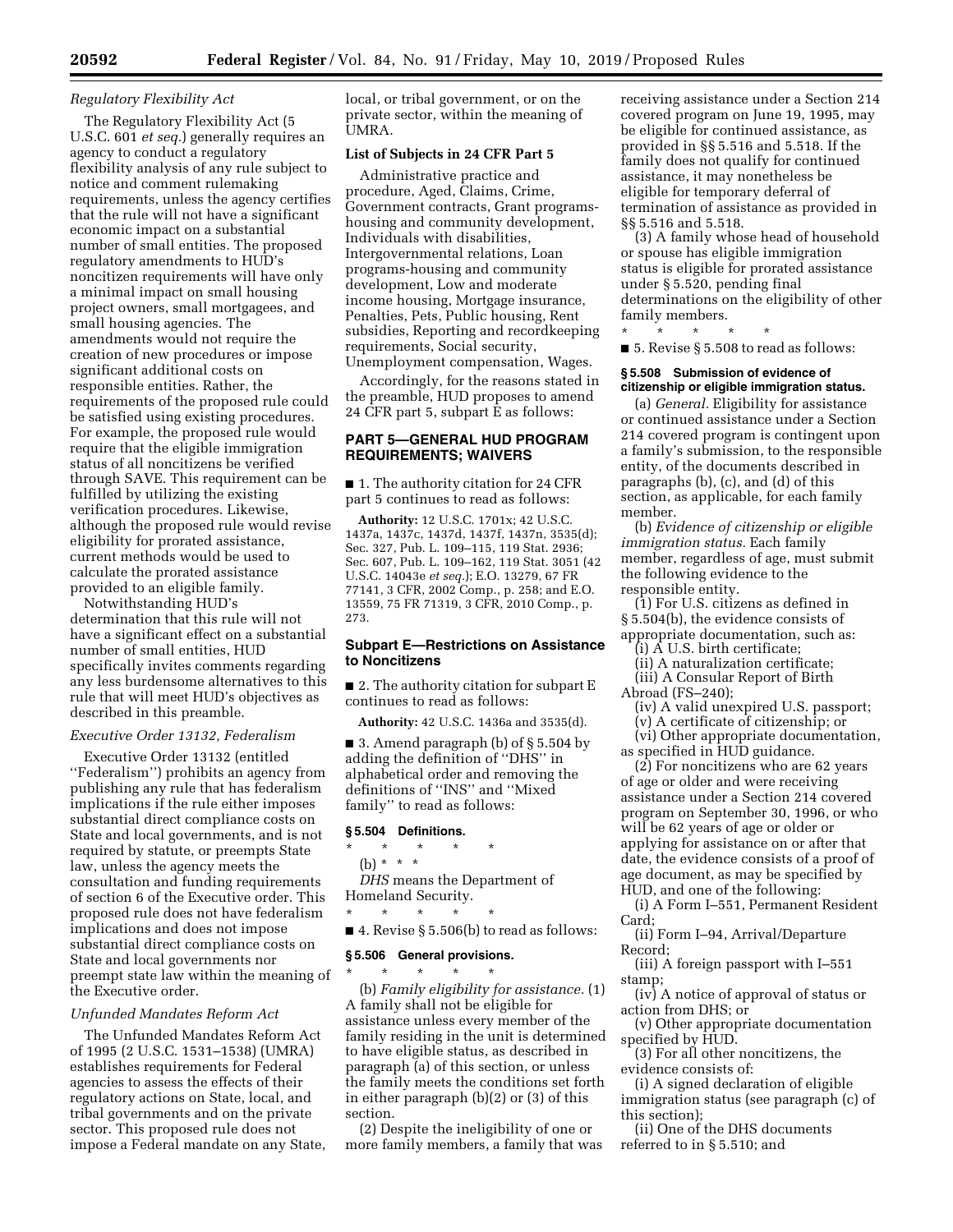(iii) A signed verification consent form (see paragraph (d) of this section).

(c) *Declaration.* (1) Each family member, regardless of age, must submit to the responsible entity a written declaration, signed under penalty of perjury, by which the family member declares he or she is a U.S. citizen as defined in § 5.504(b) or a noncitizen with eligible immigration status set forth in § 5.506(a)(2).

(i) For each adult, the declaration must be signed by the adult.

(ii) For each child, as defined in § 5.504(b), the declaration must be signed by an adult residing in the assisted dwelling unit who is responsible for the child.

(2) The written declaration may be incorporated as part of the application for housing assistance or may constitute a separate document.

(d) *Verification consent form*—(1) *Who signs.* Each family member, regardless of age, (except certain noncitizens who are 62 years of age or older as described in paragraph (b)(2) of this section) must sign a verification consent form as follows:

(i) For each adult, the form must be signed by the adult.

(ii) For each child, the form must be signed by an adult residing in the assisted dwelling unit who is responsible for the child.

(2) *Notice of release of evidence by responsible entity.* The verification consent form shall provide that evidence of eligible immigration status may be released by the responsible entity, without responsibility for the further use or transmission of the evidence by the entity receiving it, to:

(i) HUD, as required by HUD; and

(ii) DHS to verify the immigration status of the individual.

(3) *Notice of release of evidence by HUD.* The verification consent form shall also notify the individual of the possible release of evidence of eligible immigration status by HUD. Evidence of eligible immigration status shall only be released to DHS for purposes of verifying the individual has eligible immigration status for financial assistance and not for any other purpose. HUD is not responsible for the further use or transmission of the evidence or other information by DHS.

(e) *Notification of requirements of Section 214*—(1) *When notice is to be issued.* Notification of the requirement to submit evidence that the individual is a U.S. citizen, as defined in § 5.504(b), or that individual has eligible immigration status, as required by this section, shall be given by the responsible entity as follows:

(i) *Applicant's notice.* The notification shall be given to each applicant at the time of application for assistance.

(ii) *Notice to tenants.* The notification shall be given to each tenant who has not submitted evidence of eligible status as of [insert effective date of final rule] at the time of, and together with, the responsible entity's notice of regular reexamination of income.

(iii) *Timing of mortgagor's notice.* A mortgagor receiving Section 235 assistance must be provided the notification and any additional requirements imposed under the Section 235 Program.

(2) *Form and content of notice.* The notice shall:

(i) State that financial assistance is contingent upon the submission and verification, as appropriate, of evidence that the individual is a U.S. citizen, as defined in § 5.504(b), or has eligible immigration status;

(ii) Describe the type of evidence that must be submitted, and state the time period in which that evidence must be submitted (see paragraph (f) of this section concerning when evidence must be submitted);

(iii) State that assistance will be denied or terminated, as appropriate, upon a final determination of ineligibility after all appeals, if any, have been exhausted or, if appeals are not pursued, at a time to be specified in accordance with HUD requirements;

(iv) State that assistance may be prorated, pursuant to § 5.520, to a family whose head of household or spouse has eligible immigration status, pending final determinations for other family members; and

(v) Inform tenant's how to obtain assistance under the preservation of families provisions of §§ 5.516 and 5.518.

(f) *When evidence of eligible status is required to be submitted.* The responsible entity shall require evidence of eligible status to be submitted at the times specified in this paragraph (f), subject to any extension granted in accordance with paragraph (g) of this section.

(1) *Applicants.* For applicants, responsible entities must ensure that evidence of eligible status is submitted not later than the date the responsible entity anticipates or has knowledge that verification of other aspects of eligibility for assistance will occur (see § 5.512(a)).

(2) *Tenants.* A tenant who has not submitted evidence of eligible status as of [insert effective date of final rule] is required to submit such evidence as follows:

(i) For financial assistance under a Section 214 covered program, with the exception of Section 235 assistance payments, the required evidence shall be submitted at the first regular reexamination after [insert effective date of final rule], in accordance with program requirements.

(ii) For financial assistance in the form of Section 235 assistance payments, the mortgagor shall submit the required evidence in accordance with requirements imposed under the Section 235 Program.

(3) *New occupants of assisted units.*  For any new occupant of an assisted unit (*e.g.,* a new family member comes to reside in the assisted unit), the required evidence shall be submitted at the first interim or regular reexamination following the person's occupancy.

(4) *Changing participation in a HUD program.* Whenever a family applies for admission to a Section 214 covered program, evidence of eligible status is required to be submitted in accordance with the requirements of this subpart unless the family already has submitted the evidence to the responsible entity for a Section 214 covered program.

(5) *One-time evidence requirement for continuous occupancy.* For each family member, the family is required to submit evidence of eligible status only one time during continuously assisted occupancy under any Section 214 covered program.

(g) *Extensions of time to submit evidence of eligible status*—(1) *When extension must be granted.* The responsible entity shall extend the time, provided in paragraph (f) of this section, to submit evidence of eligible immigration status if the family member:

(i) Submits the required declaration described in paragraph (c) of this section certifying that any person for whom required evidence has not been submitted is a noncitizen with eligible immigration status; and

(ii) Certifies that the evidence needed to support a claim of eligible immigration status is temporarily unavailable, additional time is needed to obtain and submit the evidence, and prompt and diligent efforts will be undertaken to obtain the evidence.

(2) *Thirty-day extension period.* Any extension of time, if granted, shall not exceed 30 days. The additional time provided should be sufficient to allow the individual the time to obtain the evidence needed. The responsible entity's determination of the length of the extension needed shall be based on the circumstances of the individual case.

(3) *Grant or denial of extension to be in writing.* The responsible entity's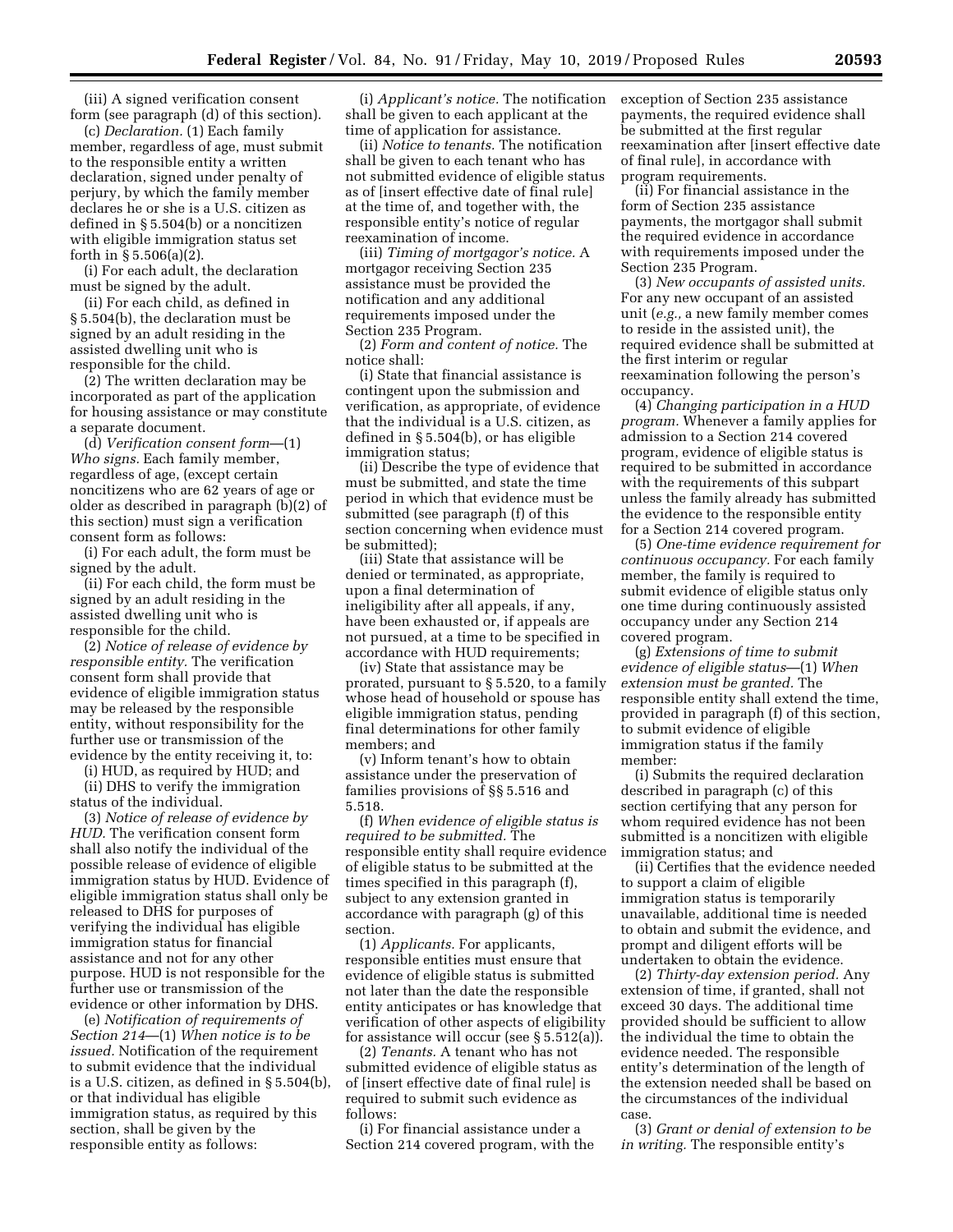decision to grant or deny an extension shall be issued to the family by written notice. If the extension is granted, the notice shall specify the extension period granted (which shall not exceed 30 days). If the extension is denied, the notice shall explain the reasons for denial of the extension.

(h) *Failure to submit evidence or to establish eligible status.* If the family fails to submit required evidence of eligible status within the time period specified in the notice, or any extension granted in accordance with paragraph (g) of this section, or if the evidence is timely submitted but fails to establish eligible immigration status, the responsible entity shall proceed to deny, or terminate, assistance or provide continued assistance or temporary deferral of termination of assistance, as appropriate, in accordance with the provisions of §§ 5.514, 5.516, and 5.518.

#### **§ 5.510 [Amended]**

■ 6. In § 5.510(b), remove the reference to ''INS'' and add in its place ''DHS''. ■ 7. Revise § 5.512 to read as follows:

#### **§ 5.512 Verification of eligible immigration status.**

(a) *General.* Except as described in § 5.514, no individual or family applying for assistance may receive such assistance prior to the verification of the eligibility of at least the head of household or spouse. Verification of eligibility consistent with § 5.514 occurs when the individual or family members have submitted documentation to the responsible entity in accordance with § 5.508.

(b) *Initial verification*—(1) *Verification system.* Verification of the immigration status of the person is conducted by the responsible entity through Systematic Alien Verification for Entitlements (SAVE), a DHSadministered system for the verification of immigration status. Initial verification in SAVE confirms immigration status using biographic information (first name, last name, and date of birth) and immigration numeric identifiers.

(2) *Failure of initial verification to confirm eligible immigration status.* If SAVE is not initially able to confirm immigration status, then additional verification must be performed.

(c) *Additional verification.* If the initial verification does not confirm eligible immigration status, or if initial verification confirms immigration status that is ineligible for assistance under a Section 214 covered program, the responsible entity must request additional verification within 10 days of receiving the results of the initial verification. Additional verification is

initiated when the responsible entity submits an s additional request to SAVE with optional additional information and/or a copy of the original document that the noncitizen had presented as acceptable evidence of their immigration status to SAVE.

(d) *Failure to confirm eligible immigration status.* If initial or additional verification does not confirm eligible immigration status, the responsible entity shall issue to the family the notice described in § 5.514(d), which describes the process for seeking record correction with DHS if he or she believes the verification response was due to inaccurate DHS records.

(e) *Exemption from liability for DHS verification.* The responsible entity shall not be liable for any action, delay, or failure of DHS in conducting initial or additional verification.

 $\blacksquare$  8. Amend § 5.514 as follows:

■ a. Revise paragraphs (b)(1), (c), and (d); and

 $\blacksquare$  b. In paragraphs (e), (f), and (h), remove the reference to ''INS'' everywhere it appears and add in its place ''DHS''.

The revisions read as follows:

## **§ 5.514 Delay, denial, reduction or termination of assistance.**

\* \* \* \* \* (b) *Restrictions on delay, denial, reduction or termination of assistance*— (1) *Restrictions on reduction, denial or termination of assistance for applicants and tenants.* Assistance to an applicant or tenant shall not be delayed, denied, reduced, or terminated, on the basis of ineligible immigration status of a family member, if:

(i) The SAVE verification of any immigration documents that were timely submitted has not been completed;

(ii) The family member for whom required evidence has not been submitted has moved from the assisted dwelling unit;

(iii) The family member who is determined not to be in an eligible immigration status following the SAVE verification has moved from the assisted dwelling unit;

(iv) Assistance is continued in accordance with §§ 5.516 and 5.518; or

(v) Deferral of termination of assistance is granted in accordance with §§ 5.516 and 5.518.

\* \* \* \* \* (c) *Events causing denial or termination of assistance*—(1) *General.*  Assistance to an applicant shall be denied, and a tenant's assistance shall be terminated, in accordance with the procedures of this section, upon the

occurrence of any of the following events:

(i) Evidence that the individual is a U.S. citizen as defined in § 5.504(b) (*i.e.,*  the declaration), or has eligible immigration status, is not submitted by the date specified in § 5.508(f) or by the expiration of any extension granted in accordance with § 5.508(g); or

(ii) Evidence that the individual is a U.S. citizen as defined in § 5.504(b), or has eligible immigration status, is timely submitted, but the SAVE verification does not verify eligible immigration status of a family member.

(2) *Termination of assisted occupancy.* For termination of assisted occupancy, see paragraph (i) of this section.

(d) *Notice of denial or termination of assistance.* The notice of denial or termination of assistance shall advise the family:

(1) That financial assistance will be denied or terminated, and provide a brief explanation of the reasons for the proposed denial or termination of assistance;

(2) In the case of a tenant, the criteria and procedures for obtaining relief under the provisions for preservation of families in §§ 5.516 and 5.518; and

(3) That any family member may seek a record correction with DHS if they believe that SAVE was unable to verify their status due to incorrect immigration records.

\* \* \* \* \* ■ 9. Revise § 5.516 to read as follows:

#### **§ 5.516 Availability of preservation assistance to tenant families.**

(a) *Assistance available for tenant families*—(1) *General.* Preservation assistance may be available to tenant families, in accordance with this section and following the conclusion of a records correction request. There are two types of preservation assistance:

(i) Continued assistance (see § 5.518(a)); and

(ii) Temporary deferral of termination of assistance (see § 5.518(a)).

(2) *Availability of assistance*—(i) *For Housing covered programs.* One of the two types of assistance described in paragraph (a)(1) of this section may be available to tenant families assisted under a National Housing Act or 1965 HUD Act covered program, depending upon the family's eligibility for such assistance. Continued assistance must be provided to a tenant family that meets the conditions for eligibility for continued assistance.

(ii) *For Section 8 or Public Housing covered programs.* One of the two types of assistance described in paragraph (a)(1) of this section may be available to